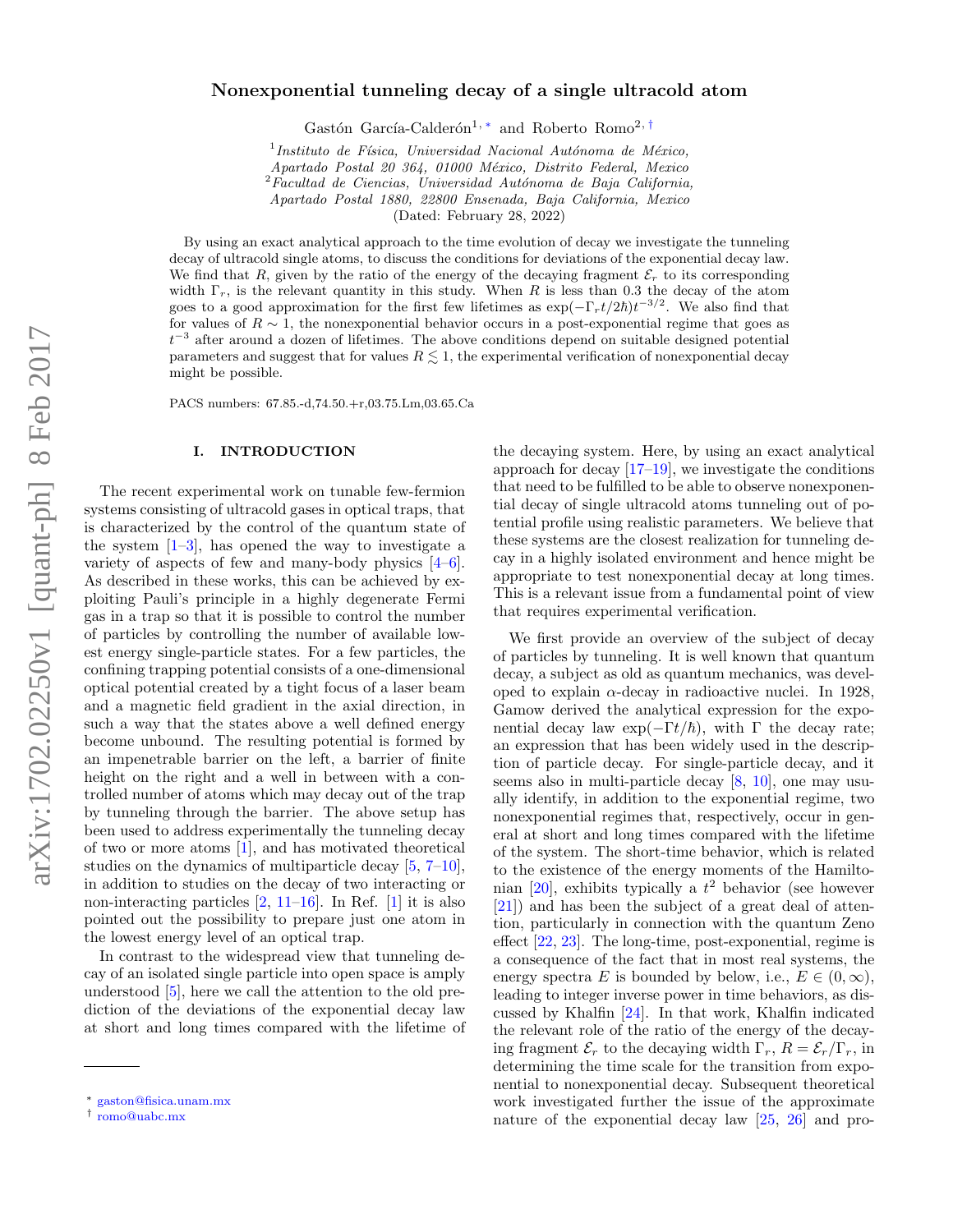vided also estimates of the above time scale for values  $R \gg 1$  [\[27](#page-8-20)[–29\]](#page-8-21). This is of interest because it gave an explanation of the failure of finding deviations of the exponential decay law at long times in radioactive nuclei [\[30,](#page-8-22) [31\]](#page-8-23). Norman et.al. [\[30\]](#page-8-22) looked unsuccessfully for deviations from exponential decay law using  $^{56}\mathrm{Mn}$  up to  $65$ lifetimes. Here  $R \sim 10^{17}$  and Winter's estimate in lifetime units:  $t_0 = 5 \ln(R)$  for the onset of nonexponential decay, yields  $t_0 \sim 200$ , which is beyond the experimental range of present day technology. Following the work by Khalfin [\[24\]](#page-8-17), it was soon realized that deviations from the exponential decay law could also been obtained for small values of  $R$ , as the proposal for observing nonexponential decay in isolated autoionizing states located very close to the energy threshold in atomic systems  $[32]$ , that so far has not been confirmed experimentally.

The above results contributed to the widespread view that nonexponential decay contributions were beyond experimental reach or even to the alternative explanation that the interaction of the decaying system with the environment would enforce exponential decay at all times [\[28,](#page-8-25) [33\]](#page-8-26). Some years ago, however, short-time deviations from exponential decay [\[34\]](#page-8-27) and the quantum Zeno effect [\[35\]](#page-8-28) were finally observed, and more recently, in 2006, the measurement of post-exponential decay in a number of organic molecules in solution, exhibiting distinct inverse power in time behaviors was reported [\[36\]](#page-8-29). The above long-time deviations from the exponential decay law, however, were obtained due to the additional broadening of the excited state energy distributions produced by the solvent. That is, instead of looking for states with very small E, these authors considered systems with large values of  $\Gamma$ . It is intriguing that the solvent, which may be regarded as some sort of environment for these complex molecules, favors a nonexponential behavior. To the best of our knowledge, there is not at present time a theoretical approach that explains the above experimental results. It is worthwhile to point out that these experiments refer to luminescence decays after laser pulse excitation and hence do not refer to particle decay as considered in the present work.

In 2005 Jittoh et. al. published a theoretical study on particle decay using a single-pole approximation, where these authors estimate that for values of  $R < 0.5$  in s-wave spherical symmetric systems or one-dimensional systems, there exists a novel regime where the decay is nonexponential at all times [\[37\]](#page-8-30). These authors, however, did not discuss that regime in actual physical sys-tems. In 2006, García-Calderón and Villavicencio [\[38\]](#page-8-31) suggested the possibility that this novel full time nonexponential regime could be observed in semiconductor double-barrier resonant quantum structures.

As pointed out at the beginning of this Introduction, in this work we investigate the conditions that need to be fulfilled to be able to observe nonexponential decay in the deterministic preparation of a tunable single atom in an optical trap [\[1\]](#page-8-0). As pointed out above, we believe that these systems are the closest realization of decay by

tunneling of a particle out of a single particle potential. We derive analytical expressions for the nonescape probability as an expansion involving the full set of decaying states of the system at all times and study the conditions of validity for the single-pole approximation.

It is worth to point out that the formulation considered here refers to the full hamiltonian  $H$  to the problem and hence it differs from approaches where the Hamiltonian is separated into a part  $H_0$  corresponding to a closed system and a part  $H_1$  responsible for the decay which is usually treated to some sort of perturbation theory, as in the work by Weisskopf and Wigner to describe the decay (also exponential) of an excited atom interacting with a quantized radiation field [\[39\]](#page-8-32). These approximate approaches have become a standard procedure for treating a class of decay problems where perturbation theory can be justified, as in studies of nonexponential decay in atomic spontaneous emission [\[40,](#page-8-33) [41\]](#page-8-34).

The manuscript is organized as follows. Section II provides an overview of the theoretical formalism that we consider here. Section III discusses some model calculations and analyzes different post-exponential scenarios and finally, Section IV presents some Concluding Remarks.

## II. FORMALISM

The formalism that we shall consider here has its roots in the old work by Gamow which imposed outgoing boundary conditions on the solutions to the Schrödinger equation to describe the process of decay [\[42,](#page-8-35) [43\]](#page-8-36). As is well known, these boundary conditions lead to complex energy eigenvalues, its imaginary part being twice the decay rate that appears in the expression of the exponential decay law. Outside the interaction region, the amplitude of such solutions, known as decaying, resonant or quasi-normal states, grows exponentially with distance and hence the usual rules of normalization and completeness do not apply. The approach initiated by Gamow, however, evolved over the years. In particular, significant developments in the 1970s on the analytical properties of the outgoing Green's function to the problem provided a suitable framework to study distinct approaches to the issues of normalization and eigenfunction expansions involving these states [\[44,](#page-9-0) [45\]](#page-9-1). In particular some of these developments have led to an exact analytical description of decay by tunneling [\[17,](#page-8-10) [18\]](#page-8-37).

The effective trap potential that results after application of the magnetic field to the initially confining trap and of the spilling process that guarantees that the decaying atom remains in the lowest decaying state, corresponds to a one-dimensional system where the transmission channel is closed [\[1,](#page-8-0) [14\]](#page-8-38). This potential is analogous to a spherical potential of zero angular momentum.

The solution to the time-dependent Schrödinger equation as an initial value problem, may be written at time t in terms of the retarded Green's function  $g(x, x';t)$  of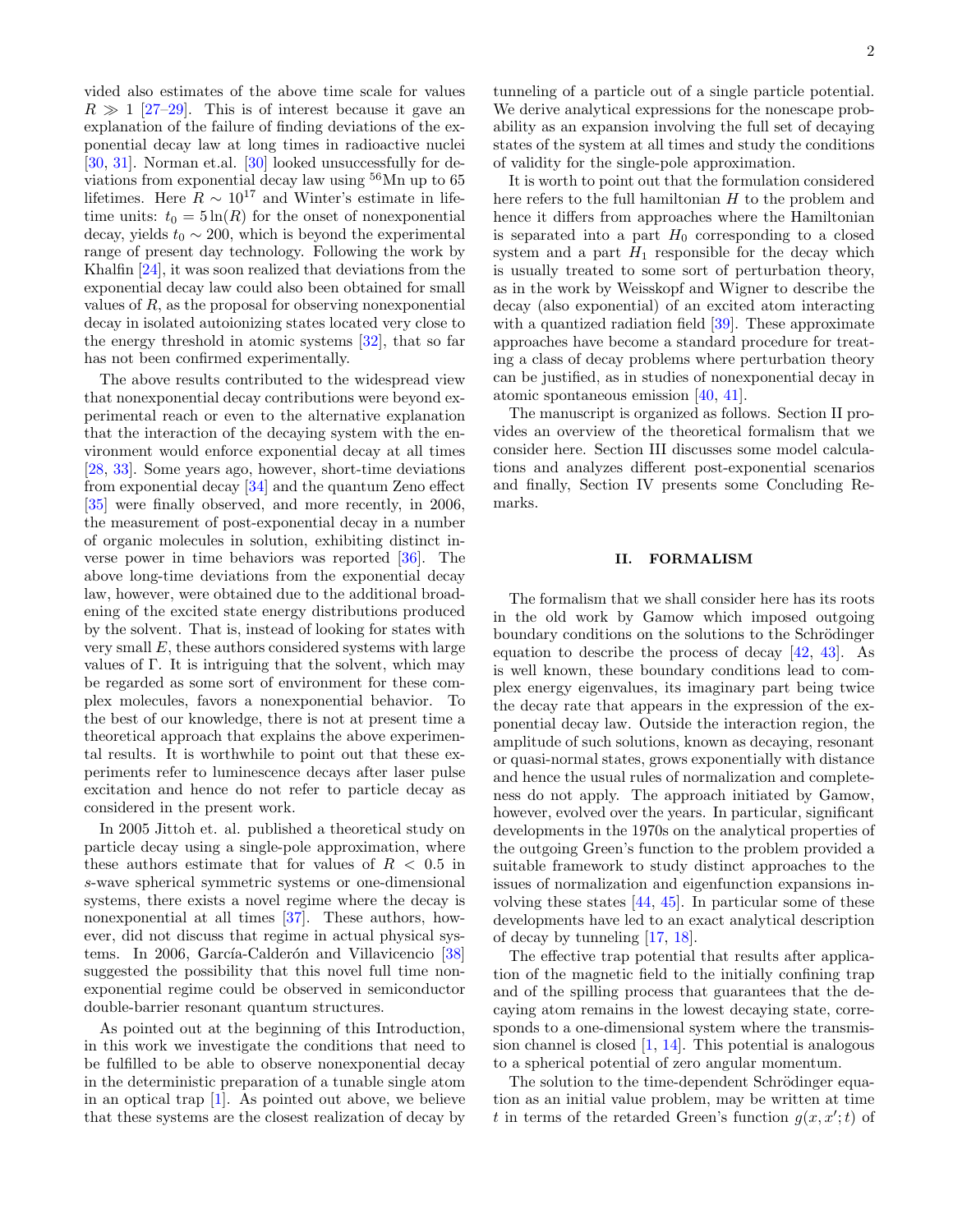the problem as [\[17,](#page-8-10) [18\]](#page-8-37)

<span id="page-2-0"></span>
$$
\Psi(x,t) = \int_0^L g(x, x', t)\Psi(x', 0) \, dx', \tag{1}
$$

where  $\Psi(x,0)$  stands for a state initially confined within the internal interaction region  $(0, L)$ . Here, for simplicity of the discussion and without loss of generality it is assumed that  $\psi(x, 0)$  is a real function. A convenient form of the retarded time-dependent Green's function is expressed in terms of the outgoing Green's function  $G^+(x, x'; k)$  of the problem. Both quantities are related by a Laplace transformation [\[17,](#page-8-10) [18\]](#page-8-37). In the present approach, instead of the common practice of assuming the analytical properties of  $G^+(x, x'; k)$ , we impose the condition, justified on physical grounds, that the potential vanishes after a distance, i.e.  $V(x) = 0, x > L$ . As a consequence, it can be rigorously proved that  $G^+(x, x'; k)$ may be extended analytically to the whole complex  $k$ plane where it has an infinite number of poles distributed in a well known manner [\[46\]](#page-9-2).

The relevant point here is that the residue of  $G^+(x, x'; k)$  at a pole  $\kappa_n$  is proportional to the functions  $u_n(x)$  and  $u_n(x')$  and provides its normalization condi-tion [\[17,](#page-8-10) [18,](#page-8-37) [45\]](#page-9-1). The decaying or resonant states  $u_n(x)$ satisfy the Schrödinger equation of the problem

<span id="page-2-1"></span>
$$
[E_n - H]u_n(x) = 0,\t\t(2)
$$

where H is the full Hamiltonian  $H = -(\hbar^2/2m)d^2/dx^2 +$  $V(x)$ , with m the mass of the decaying particle. Equa-tion [\(1\)](#page-2-0) satisfies outgoing boundary conditions at  $x = L$ , namely,

$$
u_n(0) = 0, \qquad \left[\frac{du_n(x)}{dx}\right]_{x=L} = i\kappa_n u_n(L), \qquad (3)
$$

with  $\kappa_n = \alpha_n - i\beta_n$ . The quantity  $E_n$  in [\(2\)](#page-2-1) refers to the complex energy eigenvalue  $E_n = (\hbar^2/2m)\kappa_n^2$  $\mathcal{E}_n - i\Gamma_n/2$ , where  $\mathcal{E}_n$  yields the resonance energy of the decaying fragment and  $\Gamma_n$  stands for the corresponding decaying width. Using Cauchy's Integral Theorem allows to obtain a discrete expansion of  $G^+(x, x'; k)$  in terms of the functions  $\{u_n(x)\}\$ and the poles  $\{\kappa_n\}\$ along the internal potential region. This expansion may be used to obtain a representation of  $g(x, x', t)$  that may be inserted into Eq. [\(1\)](#page-2-0) to obtain the time-dependent solution [\[17,](#page-8-10) [18\]](#page-8-37)

<span id="page-2-2"></span>
$$
\Psi(x,t) = \sum_{n=-\infty}^{\infty} \begin{cases} C_n u_n(x) M(y_n^o), & x \le L \\ C_n u_n(L) M(y_n), & x \ge L, \end{cases}
$$
(4)

where the coefficients  $C_n$  are given by

$$
C_n = \int_0^L \Psi(x,0)u_n(x)dx,\tag{5}
$$

and the functions  $M(y_n)$  are defined as [\[17\]](#page-8-10)

$$
M(y_n) = \frac{i}{2\pi} \int_{-\infty}^{\infty} \frac{e^{ik(x-L)}e^{-ihk^2t/2m}}{k - \kappa_n} dk
$$

$$
=\frac{1}{2}e^{(imr^2/2\hbar t)}w(iy_n),\tag{6}
$$

where  $y_n = e^{-i\pi/4} (m/2\hbar t)^{1/2} [(x-L) - (\hbar \kappa_n/m)t]$ , and the function  $w(z) = \exp(-z^2) \text{erfc}(-iz)$  stands for the Faddeyeva or complex error function [\[47\]](#page-9-3) for which there exist efficient computational tools [\[48\]](#page-9-4). The argument  $y_n^{\circ}$ of the functions  $M(y_n^0)$  in [\(4\)](#page-2-2) is that of  $y_n$  given above with  $x = L$ .

Notice that the sums in [\(4\)](#page-2-2) run, respectively, over the poles  $\kappa_{-n} = -\alpha_n - i\beta_n$ , located on the third quadrant of the k plane, and the poles  $\kappa_n = \alpha_n - i \beta_n,$  located on the fourth quadrant. It follows from time reversal invariance that  $\kappa_{-n} = -\kappa_n^*$  [\[46\]](#page-9-2).

The functions  $\{u_n(x)\}\$ are normalized according to the condition

$$
\int_{0}^{L} u_n^2(x)dx + i\frac{u_n^2(L)}{2\kappa_n} = 1,
$$
\n(7)

and satisfy a closure relationship along the internal region of the potential which, provided the initial state is normalized to unity, leads to the expression [\[17,](#page-8-10) [18\]](#page-8-37),

<span id="page-2-3"></span>
$$
\operatorname{Re}\left\{\sum_{n=1}^{\infty} C_n^2\right\} = 1,\tag{8}
$$

Equation [\(8\)](#page-2-3) indicates that the terms Re $\{C_n^2\}$  cannot be interpreted as a probability, since in general they are not positive definite quantities, however, each of them represents the 'strength' or 'weight' of the initial state in the corresponding decaying state. One might see the coefficients Re $\{C_n^2\}$  as some sort of quasi-probabilities [\[49\]](#page-9-5).

The equivalence between the non-Hermitian formulation that leads to the time-dependent solution given by Eq. [\(4\)](#page-2-2) and the Hermitian formulation based on continuum wave functions is discussed in Ref. [\[19\]](#page-8-11). There, the advantage of using the analytical expressions for the distinct decaying regimes that follow from the former formulation is contrasted with the 'black box' numerical treatment that characterizes the latter formulation.

It is worth mentioning that the formalism outlined above differs from the so called rigged Hilbert space formulation in many respects, as discussed in Refs. [\[17,](#page-8-10) [50\]](#page-9-6). For example, since in that approach the poles located on the third quadrant of the  $k$  plane are not taken explicitly into consideration, there is no analytical description of the nonexponential contributions to decay, as given by the Eq. [\(14\)](#page-3-0) discussed below. It might also be worthwhile to mention here that decaying states, in spite of its non-Hermitian nature, have been used in a large variety of topics yet with different names: resonant states, quasinormal modes or Siegert states, as for example in quantum transients [\[51,](#page-9-7) [52\]](#page-9-8), gravitational waves and black holes [\[53\]](#page-9-9) and nonadiabatic processes involving molecules [\[54\]](#page-9-10).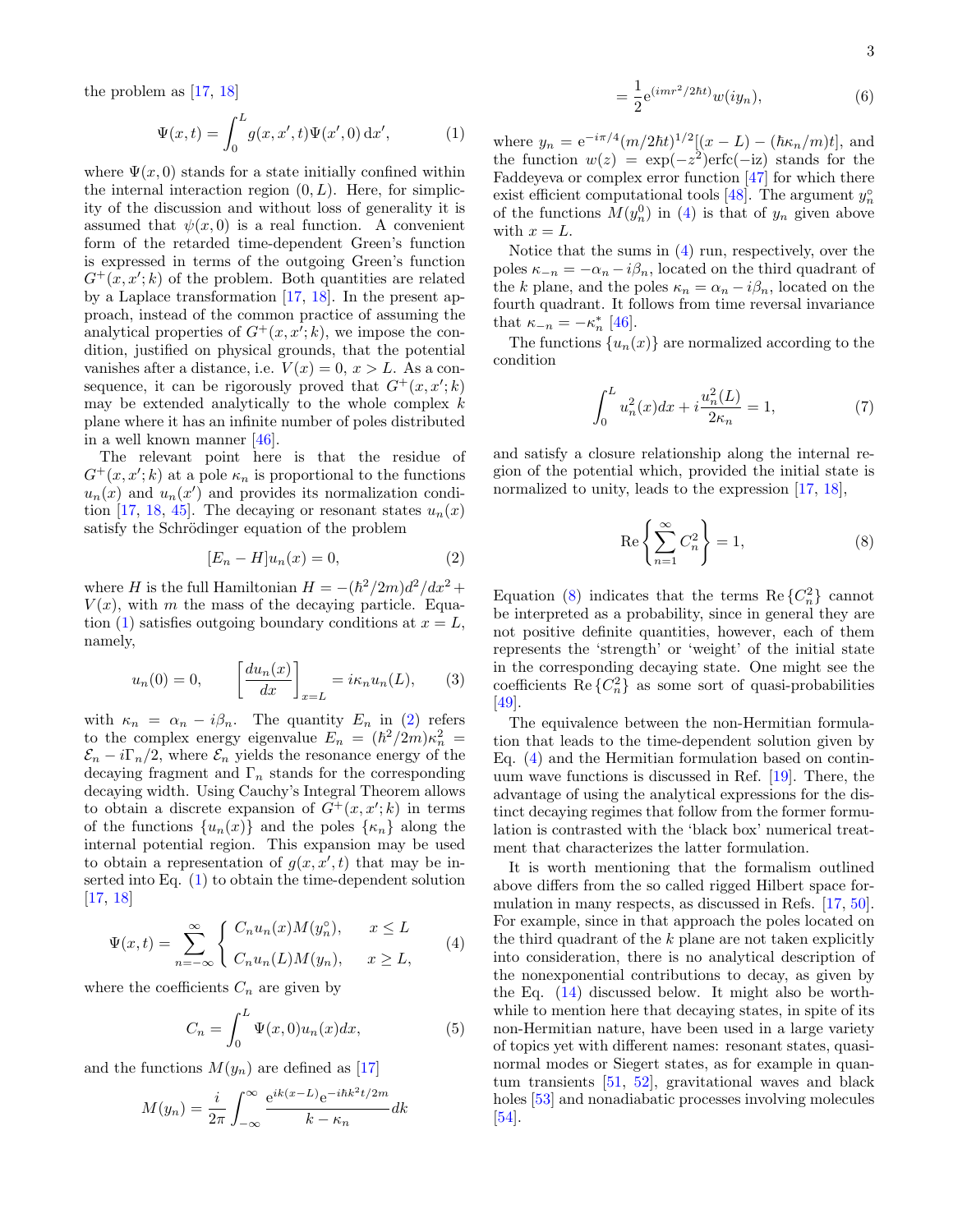#### Nonescape probability

Two quantities of interest in decaying problems are the survival probability  $S(t)$ , that yields the probability that at time t the system remains in the initial state, and the nonescape probability  $P(t)$ , that provides the probability that at time  $t$  the particle remains within the confining region of the potential. When the initial state overlaps strongly with the lowest decaying state, both quantities exhibit a very similar behavior with time [\[55\]](#page-9-11). It seems that such is the case for atom decay in ultracold traps, where the spilling process leaves just one atom in the lowest decaying state [\[1\]](#page-8-0).

Here we consider the nonescape probability which is defined as

<span id="page-3-1"></span>
$$
P(t) = \int_0^L \Psi^*(x, t)\Psi(x, t) \, dx. \tag{9}
$$

In order to calculate the above quantity one requires the time-dependent solution along the internal region of the potential. Hence one may insert the top expression of Eq.  $(4)$  into Eq.  $(9)$ , to obtain the expansion of the nonescape probability in terms of decaying states,

<span id="page-3-2"></span>
$$
P(t) = \sum_{m,n=-\infty}^{\infty} C_m C_n^* I_{mn} M(y_m) M^*(y_n).
$$
 (10)

where

$$
I_{mn} = \int_0^L u_m(x) u_n^*(x) dx.
$$
 (11)

Equations  $(4)$  and  $(10)$  are given in terms of M functions, and consequently their exponential and nonexponential behavior is not exhibited explicitly. This may be obtained by using the symmetry relations  $\kappa_{-n} = -\kappa_n^*$ and  $u_{-n}(x) = u_n^*(x)$ , to write the sums over the poles located on the fourth quadrant. Here one may use the relation  $M(y_n^{\circ}) = \exp(-i \mathcal{E}_n t/\hbar) \exp(-\Gamma_n t/\hbar) - M(-y_n^{\circ})$ [\[17,](#page-8-10) [47\]](#page-9-3), to write the time-dependent wave function along the internal region as,

<span id="page-3-3"></span>
$$
\Psi(x,t) = \sum_{n=1}^{\infty} C_n u_n(x) e^{-i\mathcal{E}_n t \hbar} e^{-\Gamma_n t/2\hbar} - I_n(x,t), \quad x \le L,
$$
\n(12)

where the nonexponential contribution  $I_n(x,t)$  is given by

<span id="page-3-4"></span>
$$
I_n(x,t) = \sum_{n=1}^{\infty} C_n u_n(x) M(-y_n^{\circ}) - C_n^* u_n^*(x) M(y_{-n}^{\circ}).
$$
\n(13)

In this last expression the argument  $y_{-n}^{\circ}$  is equal to  $y_n^{\circ}$ with  $\kappa_n$  substituted by  $\kappa_{-n} = -\kappa_n^*$ .

Substitution of Eqs.  $(12)$  and  $(13)$  into Eq.  $(9)$  provides, therefore, an expression for the nonescape probability that exhibits explicitly the exponential and nonexponential contributions to decay. Notice, that assuming an initial state that overlaps strongly with the longest lifetime state, say  $n = r$ , it may be seen in view of  $(8)$ , that Re  $\{C_r^2\} \approx 1$ , and also that  $I_{rr} \approx 1$ , and ignoring the nonexponential contributions, one obtains the well known exponential decay law  $P(t) = \exp(-\Gamma t/\hbar)$ .

Equations  $(4)$  and  $(10)$  are exact and may be used to find out the validity of different approximations.

The functions  $M(-y_n^{\circ})$  and  $M(y_{-n}^{\circ})$  that appear in the nonexponential contribution given by Eq. [\(13\)](#page-3-4), exhibit at long times a  $t^{-3/2}$  behavior with time [\[17\]](#page-8-10). As a consequence, the time-dependent solution may be written along the exponential and long-time regimes as [\[17\]](#page-8-10),

<span id="page-3-0"></span>
$$
\Psi(x,t) \approx \sum_{n=1}^{\infty} C_n u_n(x) e^{-i\mathcal{E}_n t/\hbar} e^{-\Gamma_n t/2\hbar} - i b \operatorname{Im} \left\{ \sum_{n=1}^{\infty} \frac{C_n u_n(x)}{\kappa_n^3} \right\} \frac{1}{t^{3/2}}; \ x \le L, \ (14)
$$

with

$$
b = \frac{e^{-i\pi/4}}{2\sqrt{\pi}} \left(\frac{2m}{\hbar}\right)^{3/2}.
$$
 (15)

### Decay of a single level

In what follows we restrict the discussion to the situation that corresponds to an atom located in the lowest decaying state,  $n = 1$ , of the effective ultracold trap potential. On physical grounds one expects that the initial state overlaps strongly with that state, and therefore  $Re{C_1^2}$  may provide the main contribution to Eq. [\(8\)](#page-2-3). This justifies to consider the single pole approximation,  $n = 1$ , in the expansion of the decaying wave function given by Eq.  $(14)$ . This is a good approximation except near the time origin where more poles are needed [\[21\]](#page-8-14). Hence we may write,

<span id="page-3-5"></span>
$$
\Psi(x,t) \approx C_1 u_1(x) e^{-i\mathcal{E}_1 t/\hbar} e^{-\Gamma_1 t/2\hbar} - i b \operatorname{Im} \left\{ \frac{C_1 u_1(x)}{\kappa_1^3} \right\} \frac{1}{t^{3/2}}; \ x \le L. \tag{16}
$$

Inserting Eq.  $(16)$  into Eq.  $(9)$  allows to write the nonescape probability as

<span id="page-3-7"></span>
$$
P(t) \approx P^{e}(t) + P^{e,ne}(t) + P^{ne}(t), \tag{17}
$$

where  $P^{e}(t)$  stands for the purely exponential decay contribution,

$$
P^{e}(t) = |C_1|^2 I_1 e^{-\Gamma_1 t/\hbar}, \qquad (18)
$$

 $P^{e,ne}(t)$  refers to the interference term that involves exponential and nonexponential contributions,

<span id="page-3-6"></span>
$$
P^{e,ne}(t) = -\text{Re}\left\{ \left[ \frac{|C_1|^2 I_1}{\kappa_1^{*3}} - \frac{C_1^2 Y_1}{\kappa_1^3} \right] b^* e^{-i\mathcal{E}_1 t/\hbar} \right\}
$$

$$
\times e^{-\Gamma_1 t/2\hbar} \frac{1}{t^{3/2}} \tag{19}
$$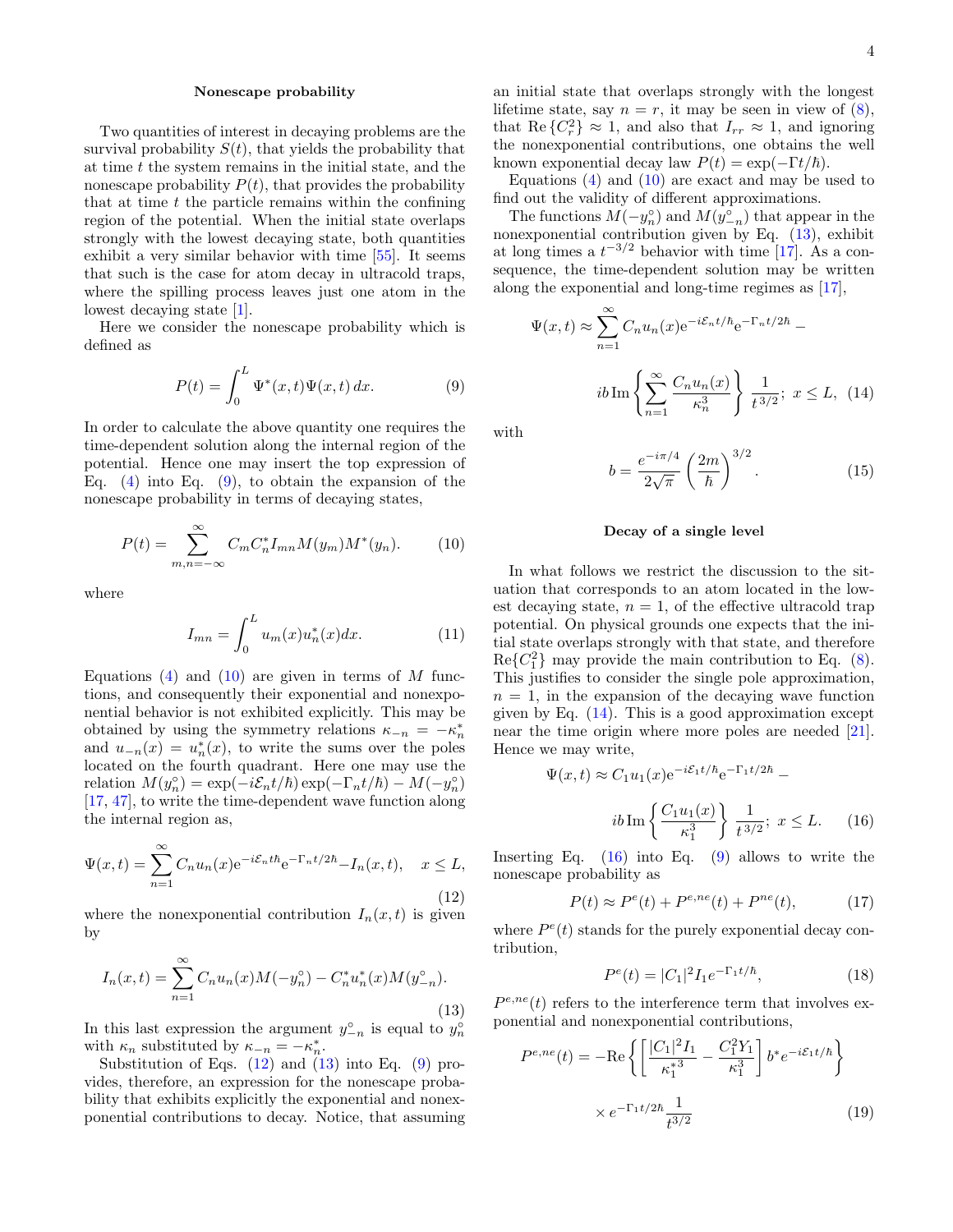and  $P^{ne}(t)$  stands for the long-time post-exponential contribution,

<span id="page-4-4"></span>
$$
P^{ne}(t) = \frac{|b|^2}{2} \text{Re}\left\{ \left[ \frac{|C_1|^2 I_1}{|\kappa_1^3|^2} - \frac{C_1^2 Y_1}{(\kappa_1^3)^2} \right] \right\} \frac{1}{t^3}.
$$
 (20)

In the above expressions  $I_1 \, y \, Y_1$  are defined, respectively, as

$$
I_1 = \int_0^L |u_1(x)|^2 dx.
$$
 (21)

and

$$
Y_1 = \int_0^L u_1^2(x) dx.
$$
 (22)

We end this Section by referring to an exact singlelevel resonance expression for the survival probability [\[56\]](#page-9-12), that allows to derive an approximate expression for the time  $t_0$ , in lifetime units, for the transition from exponential to post-exponential decay,

<span id="page-4-0"></span>
$$
t_0 \approx 5.41 \ln(R) + 12.25,\tag{23}
$$

where we recall that  $R = \mathcal{E}_1/\Gamma_1$ . Equation [\(23\)](#page-4-0) yields a good estimate of  $t_0$  for values of  $R \gtrsim 1$  which is more accurate than those given in Refs. [\[27,](#page-8-20) [29\]](#page-8-21).

## III. MODELS

As pointed out in the Introduction, a relevant aspect of the recent developments on the preparation of tunable few-body quantum systems is the control of the quantum states in these systems  $[1-3]$  $[1-3]$ . For tunneling decay, the resulting potential corresponds to an impenetrable barrier on the left, a barrier of finite height on the right and a well in between that, in particular, it may be used to study tunneling decay of a single atom located in the lowest energy level of the system [\[1\]](#page-8-0).

Here we consider two potential profiles to study the decaying regimes corresponding to different values of R for single <sup>6</sup>Li atom decay. The first potential profile is the bathtub potential, which has been considered in Ref. [\[10\]](#page-8-6) to study multiparticle tunneling decay, and the second potential profile refers to the tunneling decay potential considered by the Heidelberg group on tunable few-fermion systems, which consists of the summation of the optical one-dimensional confinement potential plus a linear magnetic term [\[1\]](#page-8-0).

### Bathtub potential

Let us first refer to the bathtub potential. Figure  $1(a)$  $1(a)$ exhibits a profile for this potential (blue solid line), given by the formula

<span id="page-4-2"></span>
$$
V(x) = \frac{1}{2}V_1\left[\tanh X_1 - \tanh X_2\right]\Theta\left(\frac{w}{2} - x\right) +
$$



<span id="page-4-1"></span>FIG. 1. (Color online) (a) Trapping potential  $V(x)$  (blue solid line) obtained by smoothing the squared barriers (green dashed line) using Eq. [\(24\)](#page-4-2). (b) Two potential profiles appropriate for the analysis of the transition from exponential to post exponential decay. See parameters in the Table [I.](#page-5-0)



<span id="page-4-3"></span>FIG. 2. (Color online) Example of the trajectories followed by a few poles located on the complex energy plane as the tunneling barrier is gradually reduced. We consider neV units, where  $1\text{neV} = 241.8 \text{ kHz}$ . The poles in blue solid circles correspond to the potential profile depicted with a blue dashed line in Fig. [1](#page-4-1) (b)  $(R = 13.02)$ , whereas the poles in red diamonds refer to the potential with the thin tunneling barrier shown by the red solid line in Fig. [1](#page-4-1) (b)  $(R = 0.64)$ .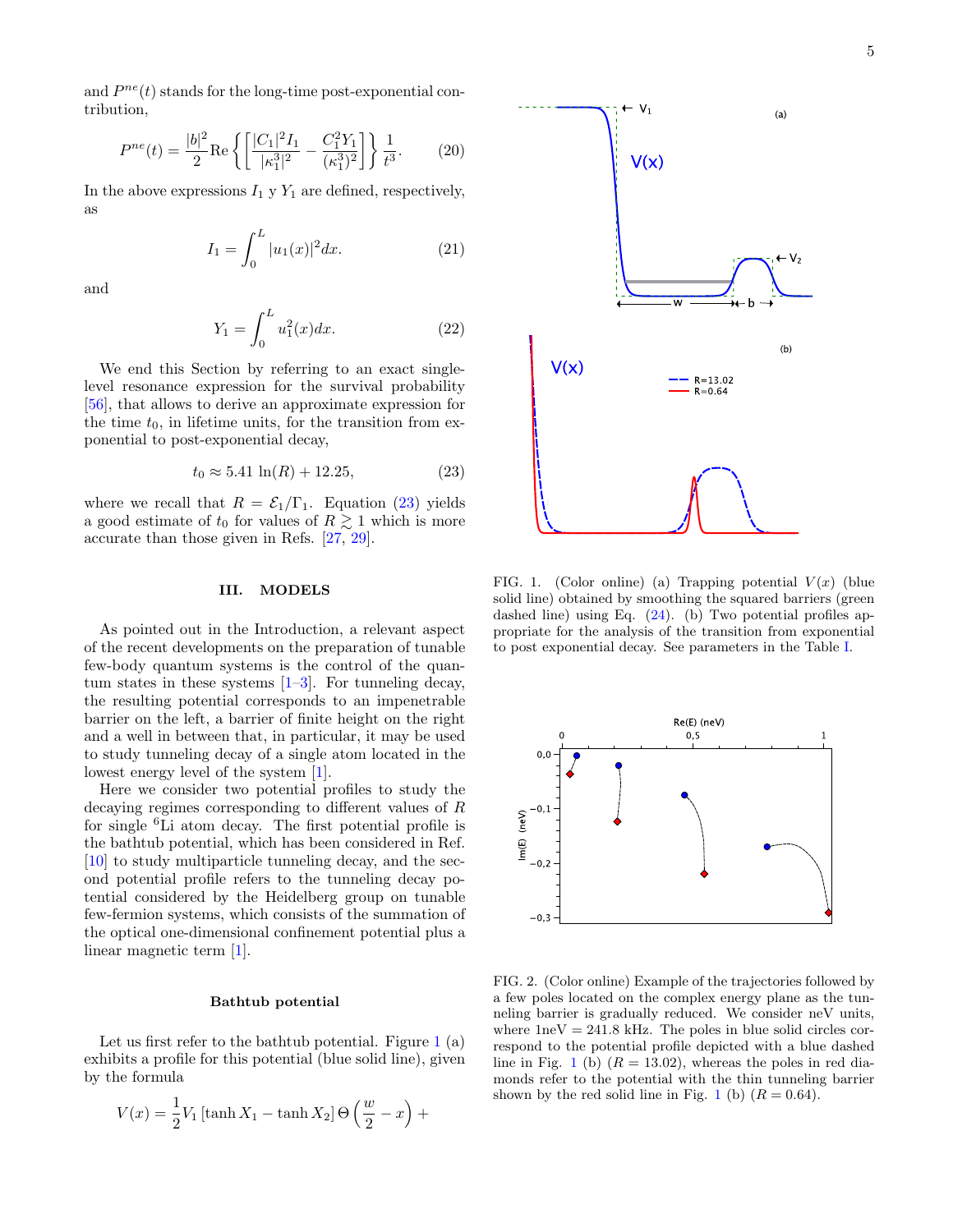

<span id="page-5-1"></span>FIG. 3. (Color online) Plot of the natural logarithm of the nonescape probability as a function of time (in units of the lifetime  $\tau$ ) for different values of the ratio  $R = \mathcal{E}_1/\Gamma_1$ . The transition from the exponential to the post-exponential regime is clearly appreciated in each curve.

$$
\frac{1}{2}V_2\left[\tanh X_1 - \tanh X_2\right] \Theta\left(x - \frac{w}{2}\right),\tag{24}
$$

 $\left(|x - \frac{w}{2}| - \frac{w}{2}\right)/\sigma$ ,  $X_2 = (x - L)/\sigma$ , and  $L = w + b$  bewhere  $\Theta(u)$  is the Heaviside step function,  $X_1$  = ing the total width of the potential depicted in Fig.  $1(a)$  $1(a)$ (green dashed line). The parameter  $\sigma$  determines the smoothness of the potential. As required for single atom decay, the potential supports only one decaying state  $(n = 1)$ , with the higher states  $(n \geq 2)$  lying above the tunneling barrier height, *i.e.*,  $\mathcal{E}_n > V_2$  for  $n = 2, 3, 4, ...$ The above may be accomplished by choosing appropriately the parameters of the potential shown in Fig.  $1(a)$  $1(a)$ and the value of  $\sigma$ . Here we fix for all calculations a large value for  $V_1$ , namely,  $V_1/h = 241.8$  kHz, so that the decay process occurs, as pointed out above, by tunneling through the second barrier  $V_2$ . Figure [1\(](#page-4-1)b) displays two potential profiles which may be appropriate for the analysis of the distinct decaying regimes.

Using an appropriate combination of the system parameters may allow to select the transition time at which the decay changes from exponential to the postexponential regime. According to Eq. [\(23\)](#page-4-0), this transition time is tunable through variations of the ratio  $R = \mathcal{E}_1/\Gamma_1$ , which may be manipulated by realizing that the location of the poles on the complex wave number or energy planes depends on the system parameters. The equation for the complex poles follows by imposing the outgoing boundary condition to Eq. [\(2\)](#page-2-1). The poles may be easily calculated for potentials with rectangular shapes by well known procedures [\[51,](#page-9-7) [57\]](#page-9-13) that may be implemented to potentials of arbitrary shape by noticing that a given potential profile can be described as a sequence of rectangles of appropriate high and width. As an example, Fig. [2](#page-4-3) shows that the main effect of dimin-

<span id="page-5-0"></span>TABLE I. Potential parameters for the distinct values of R shown in Fig. [3.](#page-5-1)  $V_e/h$  (kHz) is the effective potential height that results from the right hand side of Eq.  $(24)$ , where  $V_2/h$ (kHz) is the potential height, w ( $\mu$ m) is the well width,  $\sigma$ the smoothness of the potential,  $b(\mu m)$  is the barrier width,  $R = \mathcal{E}_1/\Gamma_1$ ,  $\tau$  (ms) the lifetime, and Re  $\{C_1^2\}$  the expansion the coefficient for  $n = 1$ . The mass of <sup>6</sup>Li is taken as 10, 964.898  $m_e$ , with  $m_e$  the electron mass. See text.

| $V_e/h$ | $V_2/h$ | w   | $\sigma$ | b    | R     | $\tau$ | $Re\{C_1^2\}$ |
|---------|---------|-----|----------|------|-------|--------|---------------|
| 4.19    | 5.56    | 2.7 | 0.10     | 0.53 | 13.26 | 1.844  | 0.849         |
| 3.88    | 5.56    | 2.7 | 0.09     | 0.42 | 7.75  | 1.166  | 0.868         |
| 3.60    | 6.04    | 2.7 | 0.07     | 0.26 | 4.14  | 0.719  | 0.908         |
| 3.37    | 6.04    | 2.7 | 0.05     | 0.17 | 2.37  | 0.482  | 0.950         |
| 2.23    | 6.04    | 3.0 | 0.03     | 0.07 | 0.96  | 0.308  | 1.079         |
| 1.32    | 6.04    | 3.0 | 0.03     | 0.04 | 0.57  | 0.223  | 1.214         |
| 0.66    | 6.04    | 3.0 | 0.03     | 0.02 | 0.30  | 0.164  | 1.498         |

ishing the barrier width is to increase the values of the imaginary energies of the poles. One appreciates in Fig. [2](#page-4-3) the trajectories followed by some poles on the fourth quadrant of the energy plane (dashed line).

We model the initial state  $\Psi(x, 0)$  as the lowest energy state of a potential with infinite walls, namely,

<span id="page-5-2"></span>
$$
\Psi(x,0) = \left(\frac{2}{w}\right)^{1/2} \sin\left[\frac{\pi}{w}x\right].\tag{25}
$$

We choose the initial state  $(25)$ , in addition to its mathematical simplicity, because it has the essential physical ingredient that initially there must a large probability to find the particle within the interaction region. The above initial state guarantees that  $\text{Re}\{C_1^2\}$  is the largest contribution to Eq.  $(8)$  that is the condition that justifies the single pole approximation in the expansion of the decaying wave function, as discussed in the previous Section.

Using the initial state given by Eq.  $(25)$  and the set of poles  $\{\kappa_n\}$  and decaying states  $\{u_n(r)\}\)$  corresponding to a given set of potential parameters, allows to calculate the nonescape probability given by Eq. [\(10\)](#page-3-2). Figure [3](#page-5-1) exhibits a plot of the time evolution of the nonescape probability as a function of time for different values of R in units of the corresponding lifetime. One may clearly appreciate the transitions from exponential to nonexponential behavior for distinct values of R. The potential parameters that correspond to the above systems for distinct values of  $R$  are given in the Table [I,](#page-5-0) which in addition, displays the corresponding values of the lifetimes  $\tau$ and the expansion coefficients Re  $\{C_1^2\}$ . Notice that the  $barrier$  width  $b$  is a relevant parameter to diminish the values of R.

It is worth emphasizing a number of features exhibited by Fig. [3.](#page-5-1) A first one is that the transition time is reduced as the values of R decrease; a second one, is that the frequency of oscillations that arise from the interference between the purely exponential and the long-time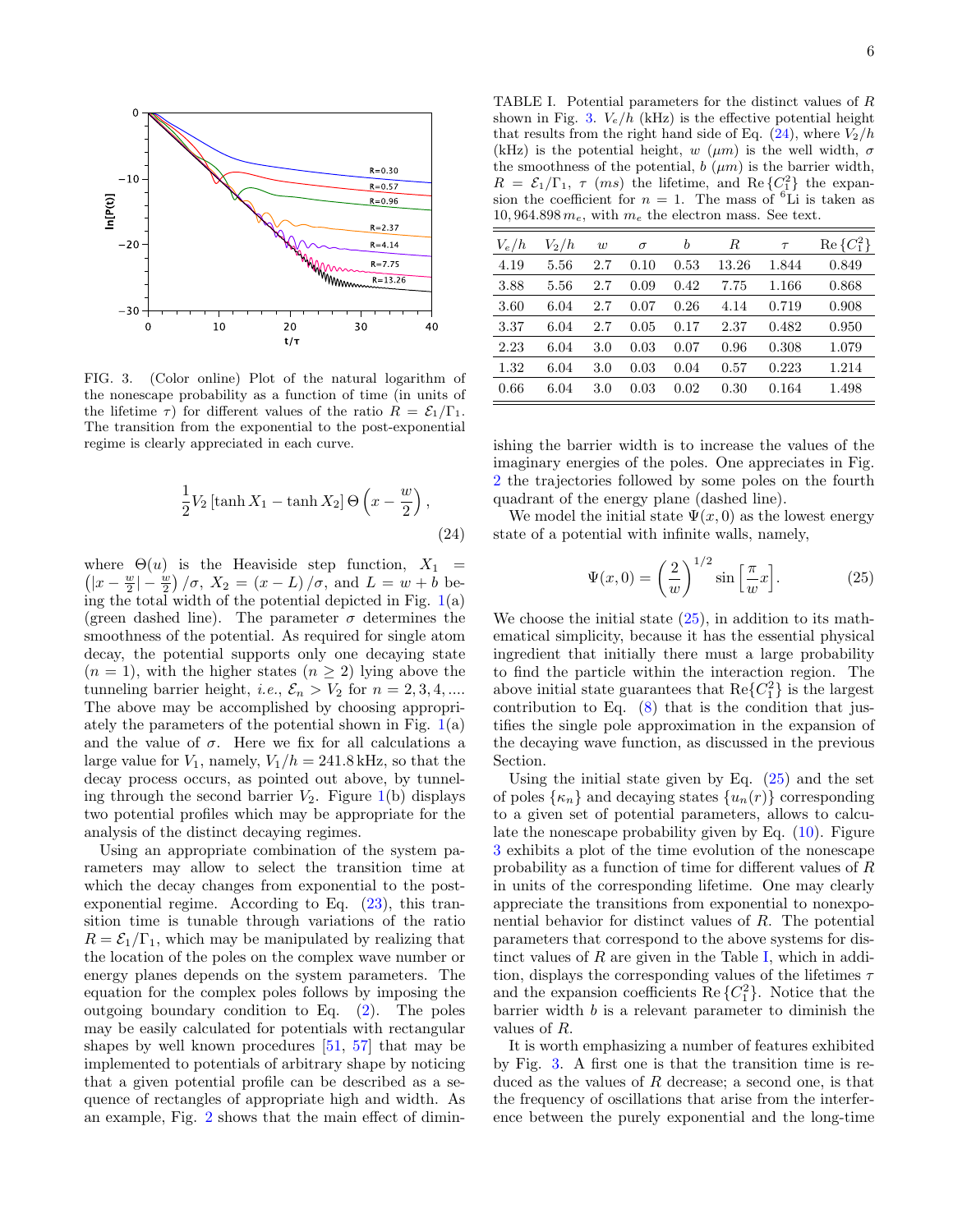

<span id="page-6-0"></span>FIG. 4. (Color online) Comparison of  $\ln P(t)$  vs  $t/\tau$  with  $R = 0.30$  calculated from the formal solution, Eq  $(10)$  with  $N = 10$  resonant terms (solid line) and the values the sum  $P^{e,ne} + P^{pne}$  (long dashed line) calculated from Eqs. [\(19\)](#page-3-6) and [\(20\)](#page-4-4) respectively. The purely exponential contribution (dashed line) is included to help the eye.

inverse power contributions in  $(14)$  also diminishes as R decreases; the third one is that for values of  $R \leq 1$ , the nonescape probability starts to exhibit a departure from purely exponential decay before the transition to the  $t^{-3}$ long-time behavior occurs, and finally, as  $R$  diminishes further, as exemplified by  $R = 0.30$ , the decay becomes nonexponential at all times.

Previous studies involving distinct systems have shown that the single-pole approximation for the nonescape probability, given by Eq. [\(17\)](#page-3-7), is an excellent approximation for  $R > 1$  [\[55\]](#page-9-11). As mentioned before, for values of  $R$  much larger than unity the exponential decay law holds for many lifetimes and hence the long-time nonexponential contribution is very small.

On the other hand, it follows also from inspection of Fig. [3,](#page-5-1) that for values of  $R \sim 1$ , as  $R = 0.96$ , or even with  $R = 0.57$ , the nonescape probability exhibits a clear departure from exponential decay just after a few lifetimes to then follow a nonexponential behavior as  $t^{-3}$ , according to Eq.  $(20)$ . This suggests that in systems around these values of R nonexponential decay could be amenable to experimental verification.

We have found that for values of  $R < 1$ , the single-pole approximation is still a good approximation. As pointed out above, the case  $R = 0.30$  is particularly interesting because it exhibits nonexponential decay in the full time interval. Figure [4](#page-6-0) provides a comparison of a calculation of the nonescape probability (solid line) using Eq.  $(10)$ , where 10 poles are sufficient to get convergence of the expansion, with the single-pole approximate calculation  $P^{e,ne} + P^{ne}$  (long-dash), using, respectively, Eqs. [\(19\)](#page-3-6) and  $(20)$ . One sees that the interference term  $P^{e,ne}$ , that goes as  $\exp(-\Gamma_1 t/2\hbar)t^{-3/2}$ , describes the decay for the



<span id="page-6-1"></span>FIG. 5. Color online) Potential profiles  $V(x)$ , given by Eq.  $(26)$ , for three distinct values of the parameter  $B'$ , as indicated in each curve. Each curve is shifted so that  $V/h = 0$  at the trap bottom. The dashed lines indicate the energies of the lowest decaying levels of each potential. The level with the largest energy corresponds to the potential with the highest barrier, and thus successively in descending order. See text.



<span id="page-6-2"></span>FIG. 6. Color online) Plot of the natural logarithm of the nonescape probability  $P(t)$  as a function of time in lifetime units  $\tau$  for three different values of the  $R = \mathcal{E}_1/\Gamma_1$ , as indicated in each curve. See text.

first few lifetimes whereas the last term  $P^{ne}$ , that goes as  $t^{-3}$ , becomes the dominant contribution from approximately fourteen lifetimes onwards. The above suggests that systems with  $R \leq 0.3$  could also be appropriate to verify experimentally nonexponential decay.

### Heidelberg potential

Let us now refer to the second potential profile. This consists of a cigar-shaped cylindrically symmetric optical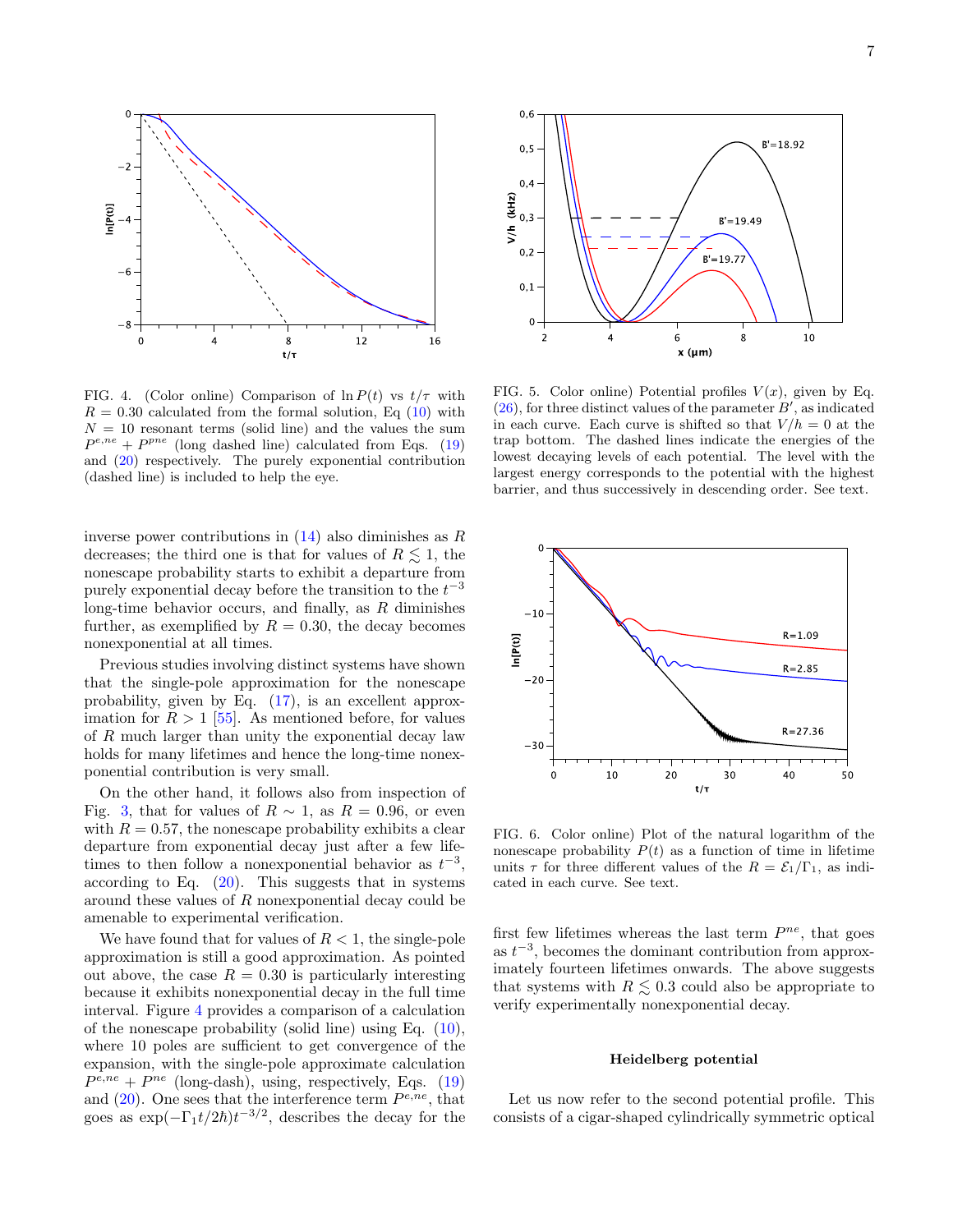potential created by the sum of two terms, the first one a tightly focused laser beam which accounts by for an optical one-dimensional confinement of atoms and the second one, a linear magnetic potential term, that allows for tunneling decay. The potential is given by the formula [\[1,](#page-8-0) [3,](#page-8-1) [14\]](#page-8-38),

<span id="page-7-0"></span>
$$
V(x) = pV_0 \left[ 1 - \frac{1}{1 + (x/x_R)^2} \right] - \mu_m B'x, \qquad (26)
$$

where  $V_0 = (3.326 \mu K) k_B$  is the initial depth at the center of the optical dipole trap, with  $k_B$  the Boltzmann constant;  $p = 0.6338$ , the optical trap depth as a fraction of the initial depth;  $x_R = \pi \omega_0^2 / \lambda$  stands for the Rayleigh range, with  $\lambda = 1064nm$ , the wavelength of the the trapping light;  $\mu_m$  is the Bohr magneton; and  $B' = 18.92 G/cm$ , is the magnetic field gradient [\[1,](#page-8-0) [3,](#page-8-1) [14\]](#page-8-38). The above parameters determine a value for R. The analysis by Rontani on single atom decay [\[14\]](#page-8-38), which is based on the experiments reported in Ref. [\[3\]](#page-8-1), gives a value of  $R \approx 70$ , where  $\mathcal{E}_1 = (316.3 \,\text{Hz})h$  and  $\Gamma_1^{WKB} = (\gamma_{s0}/2\pi) = (4.516 \,\text{Hz})h$ , with h the Planck constant and  $\gamma_{s0} = (1/35.24)ms$  [\[14\]](#page-8-38). The above value of  $R \approx 70$  yields using [\(23\)](#page-4-0), an onset for nonexponential decay around  $t_0 \approx 35$  lifetimes, which lies well beyond the range of 6 lifetimes that were considered in these experiments. That analysis involves a trap parametrization involving a WKB analysis. In recent theoretical work, however, it is argued that the trap calibration via a WKB analysis leads to an inaccurate trap parametrization [\[16\]](#page-8-9). Our own analysis, involving the complex pole for the above potential parameters, gives  $R = 27.36$  (see below) which gives an onset for nonexponential decay around  $t_0 \approx 30$  lifetimes, that still lies beyond experimental verification.

It turns out that varying slightly the value of the magnetic field gradient  $B'$  modifies the potential profile. This is exemplified in Fig. [5](#page-6-1) which exhibits three potential profiles corresponding respectively, to  $B' = 18.92$  $G/cm$ , the case considered above,  $B' = 19.49$   $G/cm$  and  $B' = 19.77$  G/cm, as indicated for each curve in that figure. Notice that we have shifted the origin of energy to the bottom of the potential for each case. The lowest energy decaying levels for each potential profile are indicated by dashed lines in Fig. [5.](#page-6-1) The first level from above corresponds to the potential profile with  $B' = 18.92$ , and thus successively in descending order, as shown in Table [II.](#page-7-1)

Figure [6](#page-6-2) displays the natural logarithm of the nonescape probability as a function of time in lifetime units for the above potential profiles corresponding, as indicated in the figure, to values of  $R = 1.09, 2.85$  and 27.36. In these calculations the box model initial state given by  $(25)$  is chosen to yield, as expected on physical grounds, values of Re ${C_1^2}$  around unity. The largest value of R, namely,  $R = 27.36$ , corresponds to the potential profile with the smallest value of  $B'$  in Fig. [5,](#page-6-1) that is,  $B' = 18.92$ , and thus respectively for the other cases as indicated in Table [II.](#page-7-1) One sees, therefore, that by varying

<span id="page-7-1"></span>TABLE II. Values of the magnetic field gradient  $B'(G/cm)$ , w ( $\mu$ m),  $R = \mathcal{E}_1/\Gamma_1$ , the energy of the decaying state  $\mathcal{E}_1$ (kHz), the lifetime  $\tau$  (*ms*), and the expansion coefficient for  $n = 1$ , Re  $\{C_1^2\}$ , corresponding to Figs. [5](#page-6-1) and [6.](#page-6-2) See text.

| B'    | $\overline{w}$ | R.    | $\varepsilon_1$ | $\tau$ | $Re\{C_1^2\}$ |
|-------|----------------|-------|-----------------|--------|---------------|
| 18.92 | 4.51           | 27.36 | 0.300           | 14.48  | 0.831         |
| 19.49 | 4.80           | 2.85  | 0.246           | 1.848  | 0.978         |
| 19.77 | 4.80           | 1.09  | 0.214           | 0.817  | 1.206         |

slightly the values of the magnetic field gradient allows for the design of potential profiles with distinct values of R including values  $R < 1$ . Presumably one might also vary some other parameters of the potential, as the optical trap depth  $p$ , in order to look for values of  $R$  which might be adequate for the experimental verification of nonexponential decay. Table [II](#page-7-1) groups also some other relevant parameters for the calculations shown in Figs. [5](#page-6-1) and [6.](#page-6-2)

There is a feature that is worth pointing out here that results from our treatment concerning the potential given by Eq. [\(26\)](#page-7-0). It occurs for values of  $R \leq 2.5$  and may be exemplified by the case with  $R = 1.09$  appearing in Fig. [6](#page-6-2) and refers to the fact that the lowest energy decaying level has an energy that lies above the top of the corresponding potential barrier ( $B' = 19.77$ ), as exhibited in Fig. [5.](#page-6-1) The reason that the nonescape probability for this decaying level behaves in a similar fashion as for decaying levels that are located below the potential height, as for example for  $R = 0.96$  in Fig. [3,](#page-5-1) follows from the fact that both cases have a large value of the coefficient  $\text{Re}\left\{C_1^2\right\}$ , as shown in Tables [I](#page-5-0) and [II.](#page-7-1) This follows from the notion that the initial state overlaps strongly with the lowest decaying level. In these calculations the values of  $w$  for the initial states are given in Table [II](#page-7-1) and the maxima of the corresponding probability densities are centered at the maxima of the corresponding probability decaying densities. Hence, it does not seem to matter if the lowest decaying level is located above or below the potential barrier height. The higher energy decaying levels, in addition that decay much faster, have very small values of the coefficients Re  $\{C_n^2\}$ , with  $n = 2, 3, ...,$  as follows from Eq. [\(8\)](#page-2-3), and hence do not play a relevant role in the decay process except at very small times. Clearly the above considerations lie beyond the WKB framework.

It is worth stressing that the behavior with time of the nonescape probability for the potentials considered here is quite similar, as follows from a comparison between Figs. [3](#page-5-1) and [6.](#page-6-2) This suggests that what matters is the value of R independently of the specific shape of the potential profile.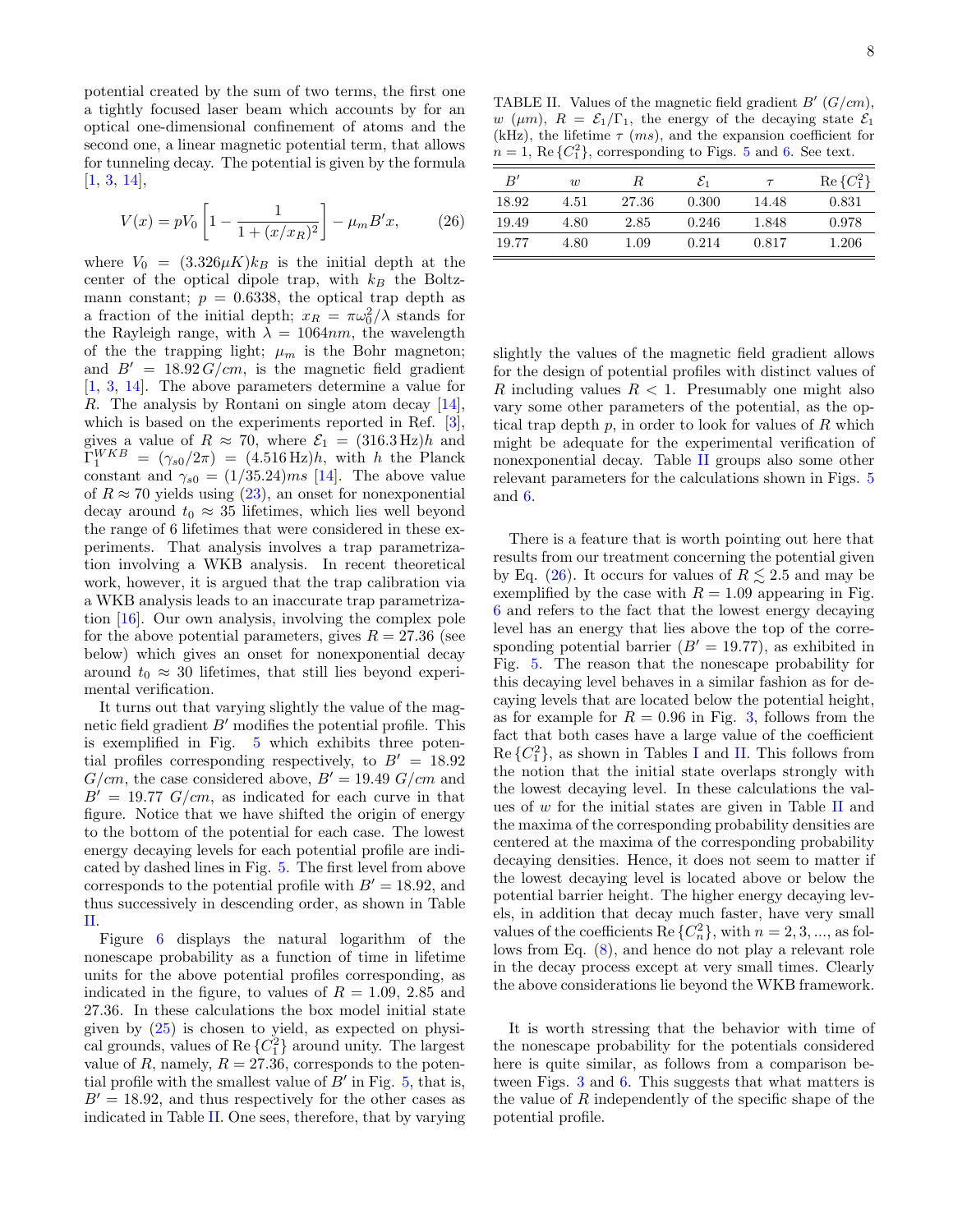#### IV. CONCLUDING REMARKS

The approach discussed in this work provides a consistent analytical framework to discuss exponential and nonexponential contributions to quantum decay. We have exemplified the above for two model calculation for the decay of ultracold atoms out of a trap having a barrier, with realistic parameters. We have pointed out the relevance of the ratio of the energy of the decaying fragment to the decaying width,  $R = \mathcal{E}_1/\Gamma_1$  to determine the decaying regime as a function of time, in particular values of  $R < 1$  or  $R \sim 1$  to obtain a nonexponential behavior of the decaying system within a few lifetimes. Here, it is important to stress the result that different combinations of potential parameters may lead to similar values of R. It is not crucial to know the precise analytical form of the potential. Essentially, the barrier height controls the number of decaying states within the well; the well width controls the energy value of the decaying state, and the barrier width, the value of decaying width. From an experimental point of view in order to fix a value of R requires to acquire control over these parameters.

We hope that the analysis presented here will stimulate experimentalists interested in fundamental issues to look for the verification of the nonexponential contributions to quantum decay of ultracold atoms in these systems.

### ACKNOWLEDGMENTS

G.G-C. acknowledges the partial financial support of DGAPA-UNAM under grant IN111814.

- <span id="page-8-0"></span>[1] F. Serwane, G. Zürn, T. Lompe, T. Ottenstein, A. N. Wenz, and S. Jochim, Science 332, 336 (2011).
- <span id="page-8-7"></span>[2] G. Zürn, F. Serwane, T. Lompe, A. N. Wenz, M. G. Ries, J. E. Bohn, and S. Jochim, Phys. Rev. Lett. 108, 075303 (2012).
- <span id="page-8-1"></span>[3] G. Zürn, A. N. Wenz, S. Murmann, A. Bergschneider, T. Lompe, and S. Jochim, Phys. Rev. Lett. 111, 175302 (2013).
- <span id="page-8-2"></span>[4] I. Bloch, J. Dalibard, and W. Zwerger, Rev. Mod. Phys. 80, 885 (2008).
- <span id="page-8-4"></span>[5] A. U. Lode, A. I. Streltsov, K. Sakmann, O. E. Alon, and L. S. Cederbaum, Proceedings of the National Academy of Sciences 109, 13521 (2012).
- <span id="page-8-3"></span>[6] X.-W. Guan, M. T. Batchelor, and C. Lee, Rev. Mod. Phys. 85, 1633 (2013).
- <span id="page-8-5"></span>[7] A. del Campo, F. Delgado, G. García-Calderón, J. G. Muga, and M. G. Raizen, [Phys. Rev. A](http://dx.doi.org/10.1103/PhysRevA.74.013605) 74, 013605 [\(2006\).](http://dx.doi.org/10.1103/PhysRevA.74.013605)
- <span id="page-8-12"></span>[8] A. del Campo, Phys. Rev. A **84**, 012113 (2011).
- [9] S. Longhi and G. Della Valle, Phys. Rev. A 86, 012112 (2012).
- <span id="page-8-6"></span>[10] M. Pons, D. Sokolovski, and A. del Campo, Phys. Rev. A 85, 022107 (2012).
- <span id="page-8-8"></span>[11] G. García-Calderón and L. G. Mendoza-Luna, Phys. Rev. A 84, 032106 (2011).
- [12] S. Kim and J. Brand, Journal of Physics B: Atomic, Molecular and Optical Physics 44, 195301 (2011).
- [13] M. Rontani, Physical Review letters 108, 115302 (2012).
- <span id="page-8-38"></span>[14] M. Rontani, Phys. Rev. A 88, 043633 (2013).
- [15] R. Lundmark, C. Forssén, and J. Rotureau, [Phys. Rev.](http://dx.doi.org/10.1103/PhysRevA.91.041601) A 91[, 041601 \(2015\).](http://dx.doi.org/10.1103/PhysRevA.91.041601)
- <span id="page-8-9"></span>[16] S. E. Gharashi and D. Blume, Phys. Rev. A 92, 033629 (2015).
- <span id="page-8-10"></span>[17] G. García-Calderón, Adv. Quant. Chem. 60, 407 (2010).
- <span id="page-8-37"></span>[18] G. García-Calderón, AIP Conference Proceedings 1334, 84 (2011).
- <span id="page-8-11"></span>[19] G. García-Calderón, A. Máttar, and J. Villavicencio, Physica Scripta T151, 014076 (2012).
- <span id="page-8-13"></span>[20] L. A. Khalfin, JETP Lett. 8, 65 (1968).
- <span id="page-8-14"></span>[21] S. Cordero and G. García-Calderón, Phys. Rev. A 86, 062116 (2012).
- <span id="page-8-15"></span>[22] B. Misra and E. C. G. Sudarshan, J. Math. Phys. 18, 756 (1977).
- <span id="page-8-16"></span>[23] K. Koshino and A. Shimizu, Phys. Rep. 412, 191 (2005).
- <span id="page-8-17"></span>[24] L. A. Khalfin, Sov. Phys.–JETP 6, 1053 (1958).
- <span id="page-8-18"></span>[25] M. L. Goldberger and K. M. Watson, Collision Theory (John Wiley and Sons, New York, 1964).
- <span id="page-8-19"></span>[26] A. I. Baz, Y. B. Zel'dovich, and A. M. Perelomov, Scattering, Reactions and Decay in Non-relativistic Quantum Merchanics (Israel Program for Scientific Translations, Jerusalem, 1969).
- <span id="page-8-20"></span>[27] R. G. Winter, Phys. Rev. 123, 1503 (1961).
- <span id="page-8-25"></span>[28] L. Fonda, G. C. Ghirardi, and A. Rimini, Rep. Prog. Phys. 41, 587 (1978).
- <span id="page-8-21"></span>[29] A. Peres, Ann. of Phys. 129, 33 (1980).
- <span id="page-8-22"></span>[30] E. B. Norman, S. B. Gazes, S. G. Crane, and D. A. Bennett, Phys. Rev. Lett. 60, 2246 (1988).
- <span id="page-8-23"></span>[31] T. D. Nghiep, V. Hanh, and N. N. Son, Nuclear Physics B (Proc. Suppl.) 66, 533 (1998).
- <span id="page-8-24"></span>[32] C. A. Nicolaides and D. R. Beck, Phys. Rev. Lett. 38, 683 (1977).
- <span id="page-8-26"></span>[33] R. E. Parrott and J. Lawrence, Europhys. Lett. 57, 632 (2002).
- <span id="page-8-27"></span>[34] S. R. Wilkinson, C. F. Bharucha, M. C. Fischer, K. W. Madison, P. R. Morrow, Q. Niu, B. Sundaram, and M. G. Raizen, Nature 387[, 575 \(1997\).](http://dx.doi.org/ 10.1038/42418)
- <span id="page-8-28"></span>[35] M. C. Fischer, B. Gutiérrez-Medina, and M. G. Raizen, Phys. Rev. Lett. 87, 040402 (2001).
- <span id="page-8-29"></span>[36] C. Rothe, S. I. Hintschich, and A. P. Monkman, Phys. Rev. Lett. 96, 163601 (2006).
- <span id="page-8-30"></span>[37] T. Jittoh, S. Matsumoto, J. Sato, Y. Sato, and K. Takeda, Phys. Rev. A 71, 012109 (2005).
- <span id="page-8-31"></span>[38] G. García-Calderón and J. Villavicencio, Phys. Rev. A 73, 062115 (2006).
- <span id="page-8-32"></span>[39] V. Weisskopf and E. Wigner, Z. Phys. 63, 54 (1930).
- <span id="page-8-33"></span>[40] J. Mostowski and K. Wódkiewicz, Bull. Acad. Polon. Sci. 21, 1027 (1973).
- <span id="page-8-34"></span>[41] P. L. Knight, Phys. Lett. **61A**, 25 (1977).
- <span id="page-8-35"></span>[42] G. Gamow, Z. Phys. **51**, 204 (1928).
- <span id="page-8-36"></span>[43] G. Gamow and C. L. Critchfield, Theory of Atomic Nucleus and Nucluer Energy–Sources (Oxford at the Clarendon Press, 1949).